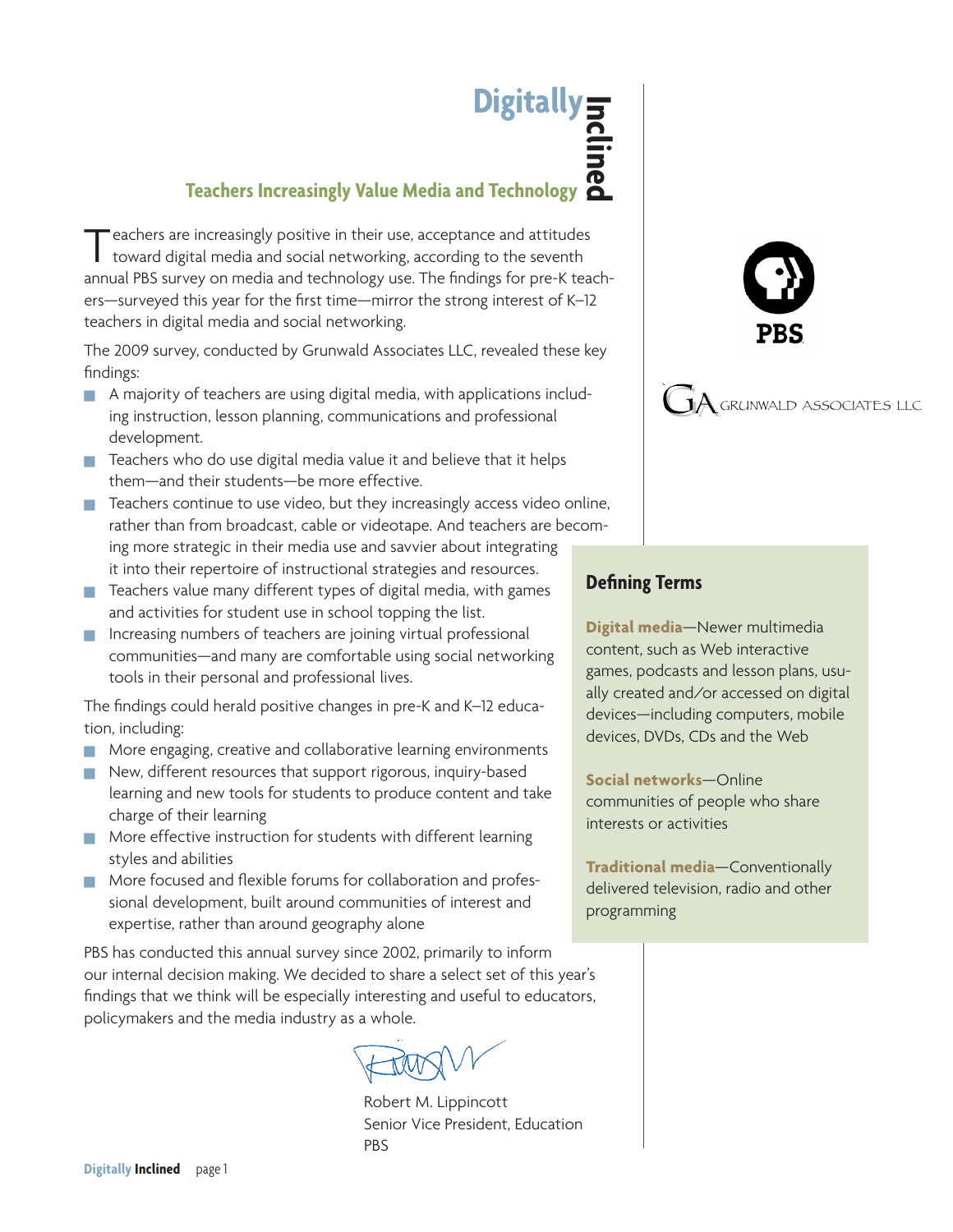# **Key Findings**

# **Teachers' Use of Digital Media Increases Significantly**

**At the K–12 level, a majority of teachers use digital media in their classrooms—and they use it often. Increasingly, they have ready access to technology in their schools and classrooms. Teachers are using technology to access traditional resources, such as lesson plans, videos and images, and new ones, including interactive simulations, student-focused multimedia and social networking sites. Pre-K teachers are less likely to use digital media in their classrooms—but those who do are as avid about it as K–12 teachers.**

More than three-quarters (76 percent) of K–12 teachers report that they use digital media in their classrooms, as shown in figure 1. This is up significantly from 69 percent in 2008. Eight in 10 of these teachers are frequent or regular users, with elementary teachers reporting the most frequent use. More than four in 10 teachers (44 percent) say they use digital media in their classrooms two times a week or more.

Classroom use of digital media by pre-K teachers is less common than it is among K–12 teachers, with only one-third (33 percent) reporting use, as shown in figure 2. Those who do use digital media, however, use it as much as K–12 teachers do. More than four in 10 (42 percent), in fact, use it two times a week or more.

#### Figure 1. **More Than Three-Quarters of K–12 Teachers Use Digital Media... 4%** Don't know

**Use of Digital Media,** 



*2009*

# Figure 2. **One-Third of Pre-K Teachers Use Digital Media...**

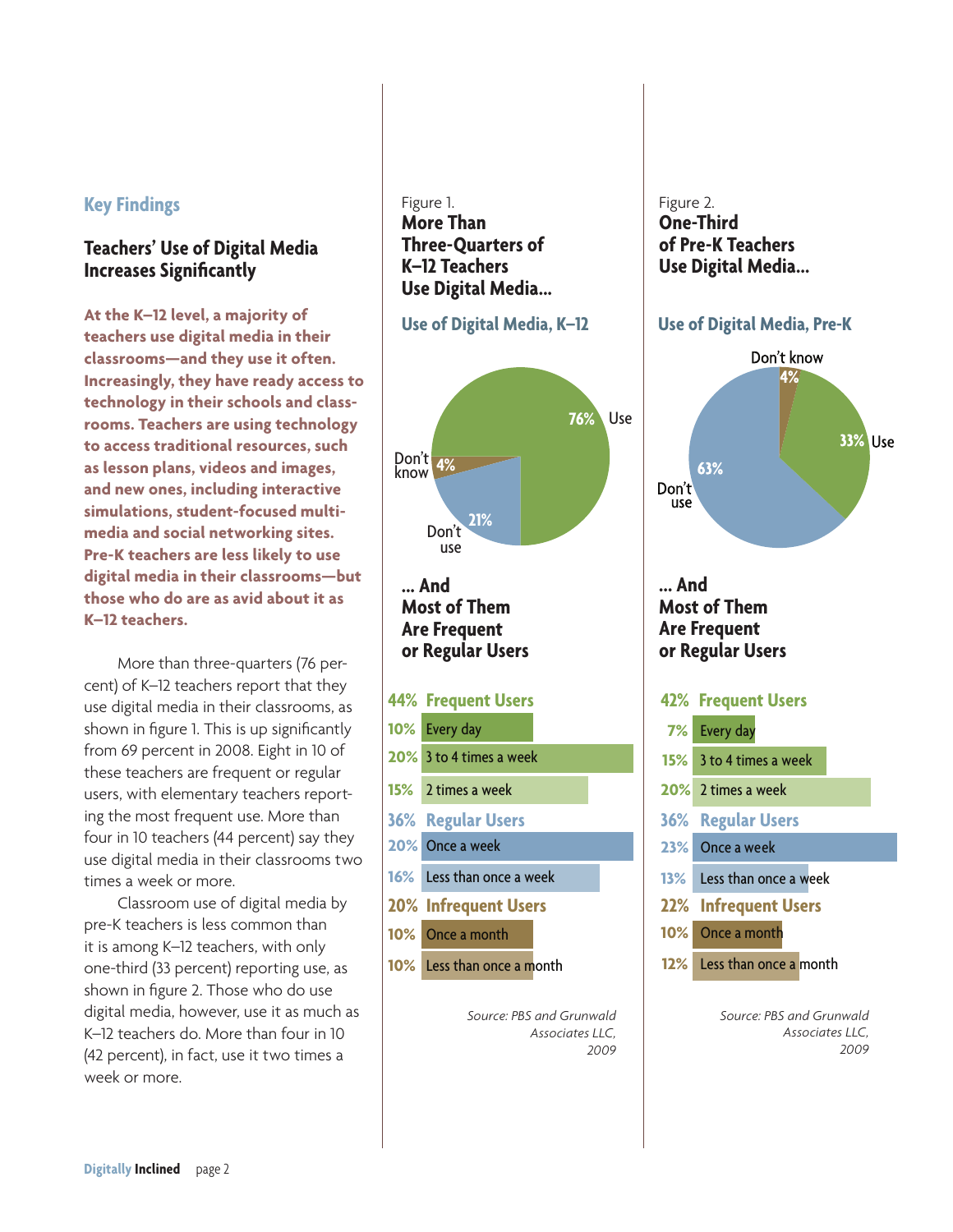# **Access—and Frequent Uses—of Technology Are Trending Up**

At the K–12 level, the availability of equipment to access digital media resources has increased steadily—and in some cases surged—in both schools and classrooms, as shown in figure 3. More than nine in 10 K–12 teachers (93 percent) report that their schools have computers with Internet access, while eight in 10 (81 percent) say they have computer Internet access in their classrooms, up from 77 percent in 2008. In contrast, only about one-third (36 percent) of pre-K teachers have computers with Internet access in their classrooms.

DVD players are nearly universal in K–12 schools, with 91 percent of teachers reporting that their schools have DVD players and 76 percent reporting that their schools have computers with DVD-ROM drives. Nearly twothirds (61 percent) have DVD players or computer DVD-ROM drives in their classrooms, a significant increase from 2008. In pre-K classrooms, just under half (49 percent) of teachers have DVD players, while 38 percent have computers with DVD-ROM drives.

How are teachers using all of this equipment? Teachers narrowly prefer using purchased or recorded DVDs, especially at the high school level. Almost eight in 10 K–12 teachers (78 percent) access digital content from DVDs. But streaming or downloading content from the Internet is a close second, increasing significantly to 72 percent of teachers this year, up from 65 percent in 2008. However, pre-K teachers are far less likely to rely on the Internet for content; only about one in three (29 percent) use this method.

K–12 teachers most frequently rely on digital media for games and activities for students (58 percent), information on their own professional development (55 percent) and collecting images (51 percent). High school teachers are more likely to turn to digital media for primary source material and current event information. Elementary teachers look for games and activities for students to engage in outside of school. Pre-K teachers look for games and activities for students to use in school.

All of these frequent uses of digital media are trending up, as are some other uses, including student-produced multimedia (17 percent), student-created Web sites (11 percent), Web sites for student submissions (11 percent), and social media communities (10 percent). Pre-K teachers' frequent uses of digital media mirror that of K–12 teachers.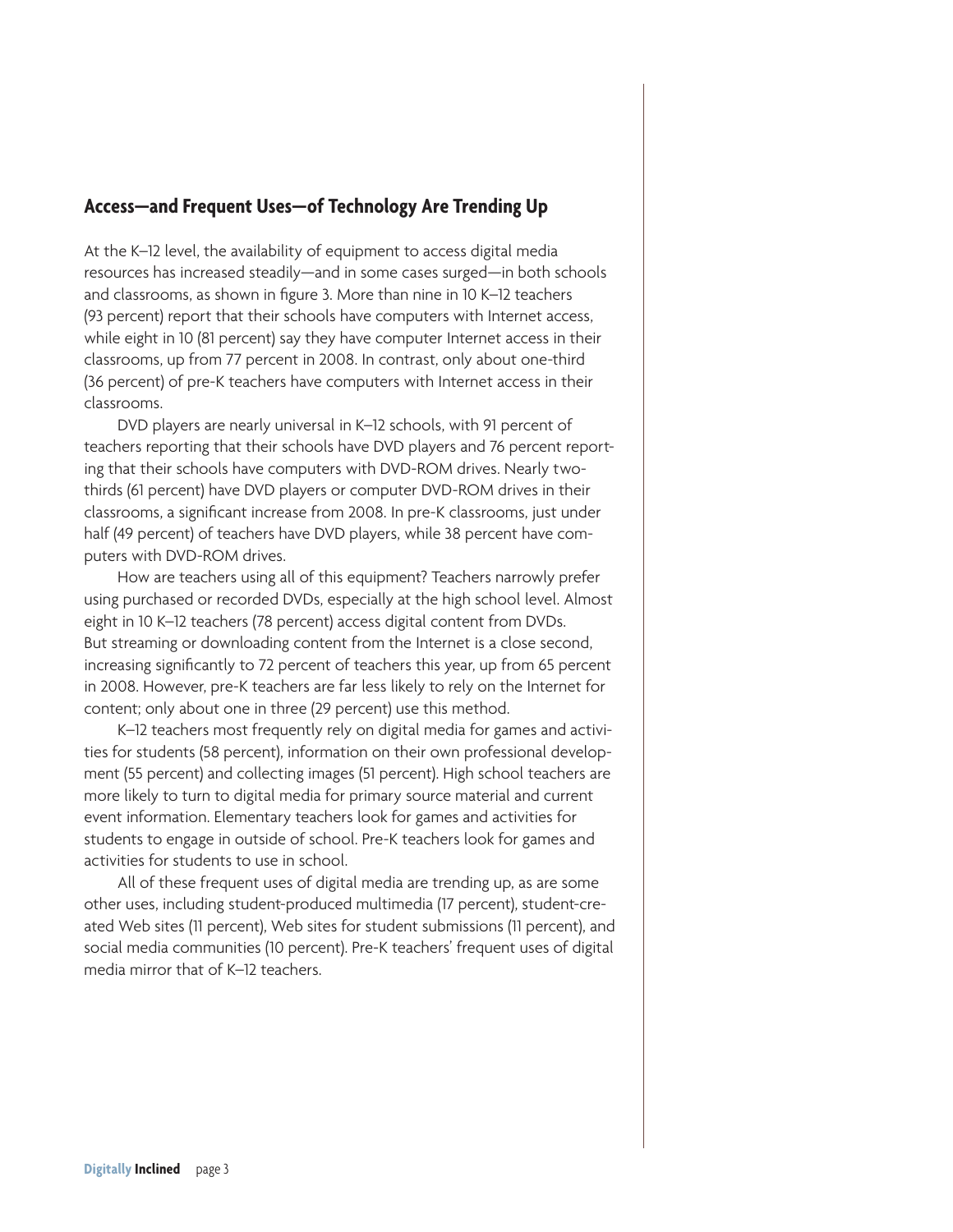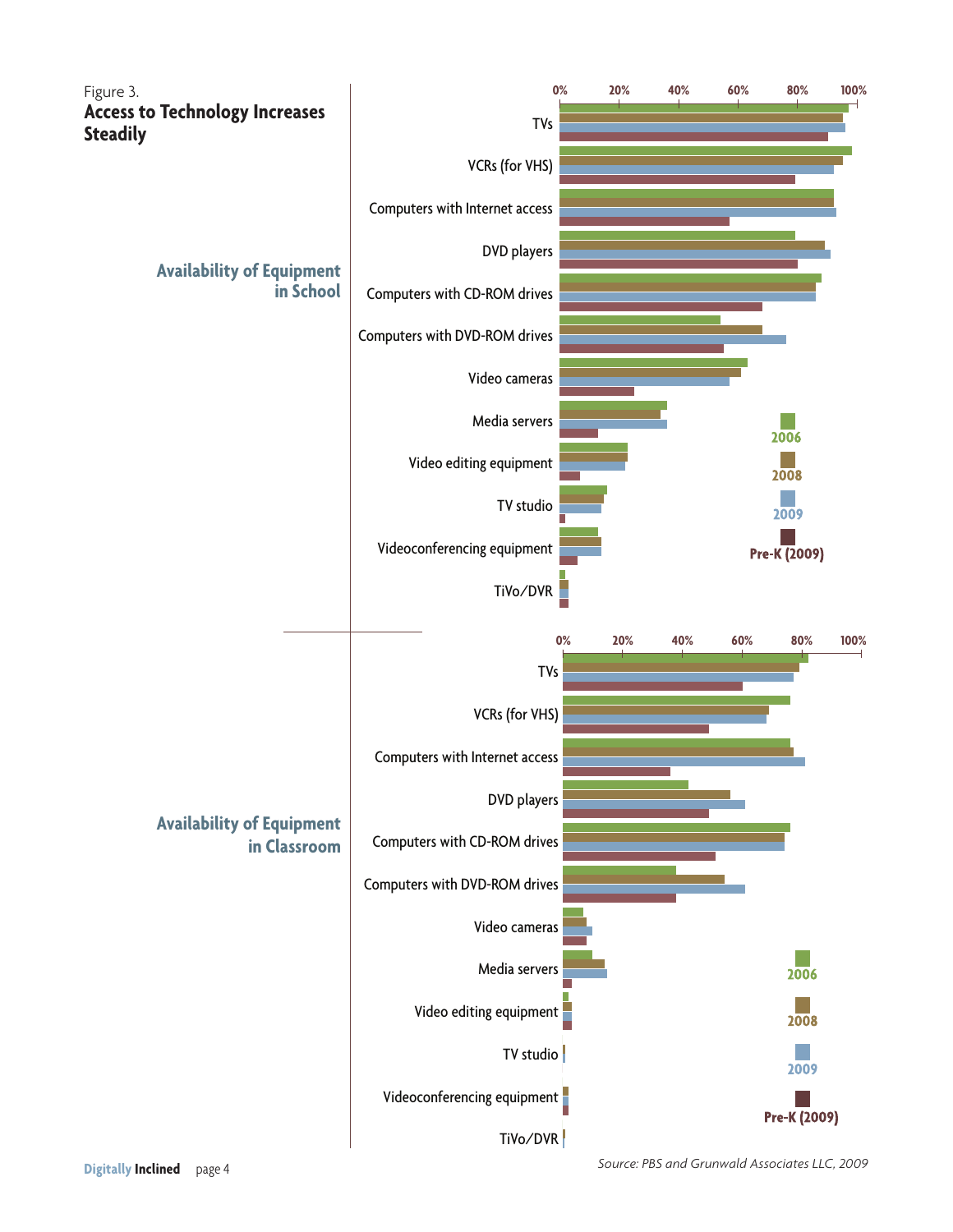# **Teachers Increasingly Value Digital Media and Believe It Helps Them—and Their Students —Be More Effective**

**Teachers value many different types of digital media. They have strong positive attitudes about the effects of digital media on their own teaching and on students' engagement and achievement.** 

Both K–12 and pre-K teachers value many different types of digital media, with games and activities topping the list, followed by lesson plans, as shown in figure 4. High school teachers find more value in professional development information, opportunities to interact with experts, primary source materials, and student submission Web sites.

Teachers increasingly value student-produced work—including multimedia projects, Web sites and blogs, all of which show increases in teacher approval from 2008. Fortythree percent of teachers who use digital media highly valued student-produced multimedia this year, up from 36 percent in 2008; for student-created Web sites, 38 percent valued them

Games or activities for student use in school Interactive lesson plans Research information for student use Current events information Image collections Games or activities for student use out of school Information for own professional development Online video library/exclusive content Primary source materials Interactive simulations Online video library/previously aired content Student-produced multimedia Data sets Student-created Web sites Opportunities to interact with experts Student submission Web sites Non-interactive lesson plans Audio on handheld devices Blogs Facebook, Wiki, social media communities Video on handheld devices

#### Figure 4.

# **Games, Activities Are Most Highly Valued Digital Media**

**Percentage of teachers using digital media who highly value particular types of digital media**

| 65% |  |
|-----|--|
| 59% |  |
| 58% |  |
| 57% |  |
| 57% |  |
| 55% |  |
| 53% |  |
| 53% |  |
| 50% |  |
| 49% |  |
| 48% |  |
| 43% |  |
| 39% |  |
| 38% |  |
| 35% |  |
| 29% |  |
| 20% |  |
| 16% |  |
| 15% |  |
| 14% |  |
| 12% |  |

highly this year, up from 33 percent in 2008; and for blogs, 15 percent valued them highly this year, up from 11 percent in 2008. This is part of the broader and important trend, in which young people are becoming producers—not just consumers—of digital media.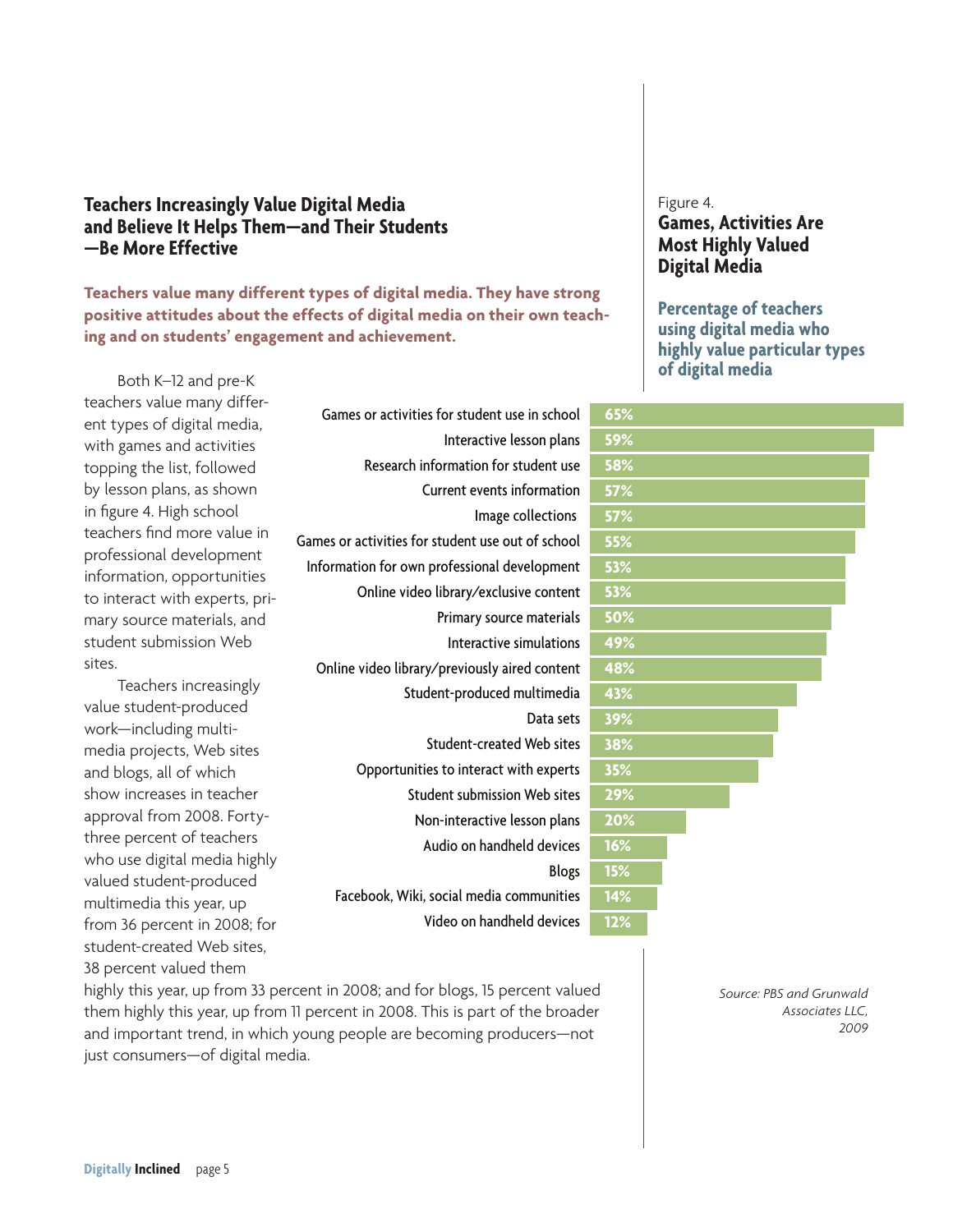A majority of K–12 teachers (78 percent) strongly agree that digital media is more effective when it is integrated into instruction, as shown in figure 5. Teachers report that their students prefer digital media over other types of instruction and that digital media increases student motivation and stimulates discussions. Teachers also believe digital media supports their own creativity and student creativity. Pre-K teachers' attitudes mirror those of K–12 teachers, although their sentiments are not quite as strong—possibly because the sample of pre-K teachers who use digital media is not as large.

# Figure 5. **Teachers Have Strong Positive Attitudes About Digital Media**

**Percentage of K–12 teachers using digital media who have strong positive attitudes about particular uses of digital media**

| More effective when integrated         | 78% |
|----------------------------------------|-----|
| Preferred by students over other types | 66% |
| Increases student motivation           | 65% |
| Helps teachers to be more effective    | 60% |
| Helps teachers to be more creative     | 57% |
| Stimulates student discussions         | 55% |
| Stimulates student creativity          | 54% |
| Directly increases student achievement | 44% |
| Is more effective than other types     | 40% |

0 10 20 30 40 50 60 70 80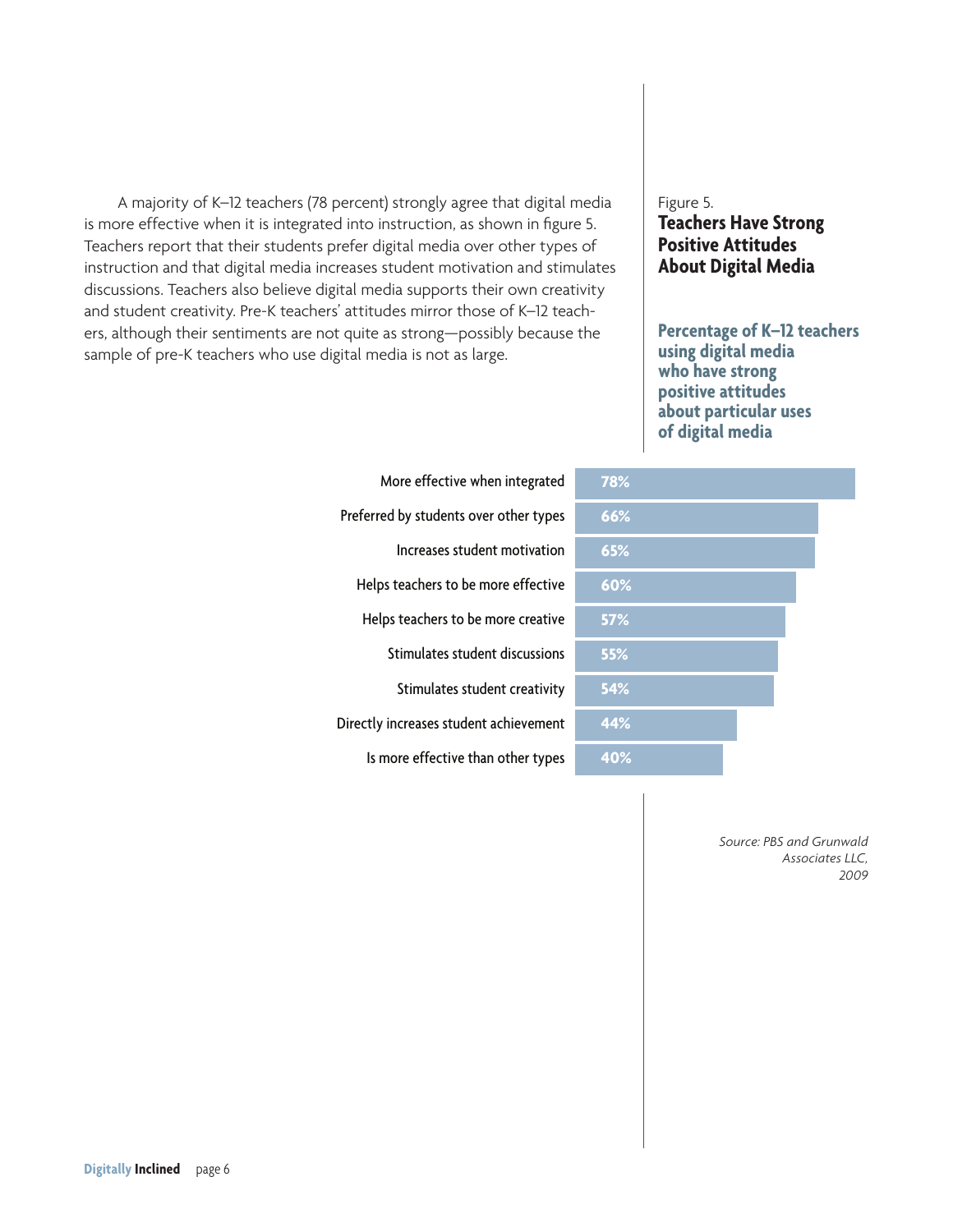# **Teachers Are Increasingly Strategic in the Art of Media Integration**

**A large majority of K–12 teachers (79 percent) and pre-K teachers (62 percent) strongly agree that TV and video content is more effective when it is integrated with other instructional resources in the classroom. Teachers' use of video is one indication that they are becoming more strategic in selecting short chunks of electronic content and targeting use for specific purposes. Teachers cite many benefits for integrating media into their instructional repertoires.**

A majority of teachers (42 percent) are more likely to use partial segments of videos, as shown in figure 6, rather than entire programs, up significantly from 31 percent of teachers in 2008. The average segment length tends to be between 5 and 10 minutes—making it easier to sustain students' attention than with full programs that might have been more prevalent in the past. These findings are similar in pre-K, as shown in figure 7.

Teachers are using video just as heavily—if not more so—than in previous years. What's changed is how they obtain video. Teachers report that video segments now come from multimedia Web sites, along with more traditional sources, such as television programs, videotapes or DVDs.

#### **Figure 6.**

**Short and to the Point: Video Segment Use**  Segments **42%** Increases Significantly in **K-12 Classrooms** 

# **Most Often Used Video Length, K–12**





*Source: PBS and Grunwald Associates LLC, 2009*

# Figure 7. **Pre-K Use of Video Use of Digital Media, Pre-K Segments Mirrors K–12 Use**  Segments **37%**

# **Most Often Used Video Length, Pre-K**



# **Average Length of Segments Used**

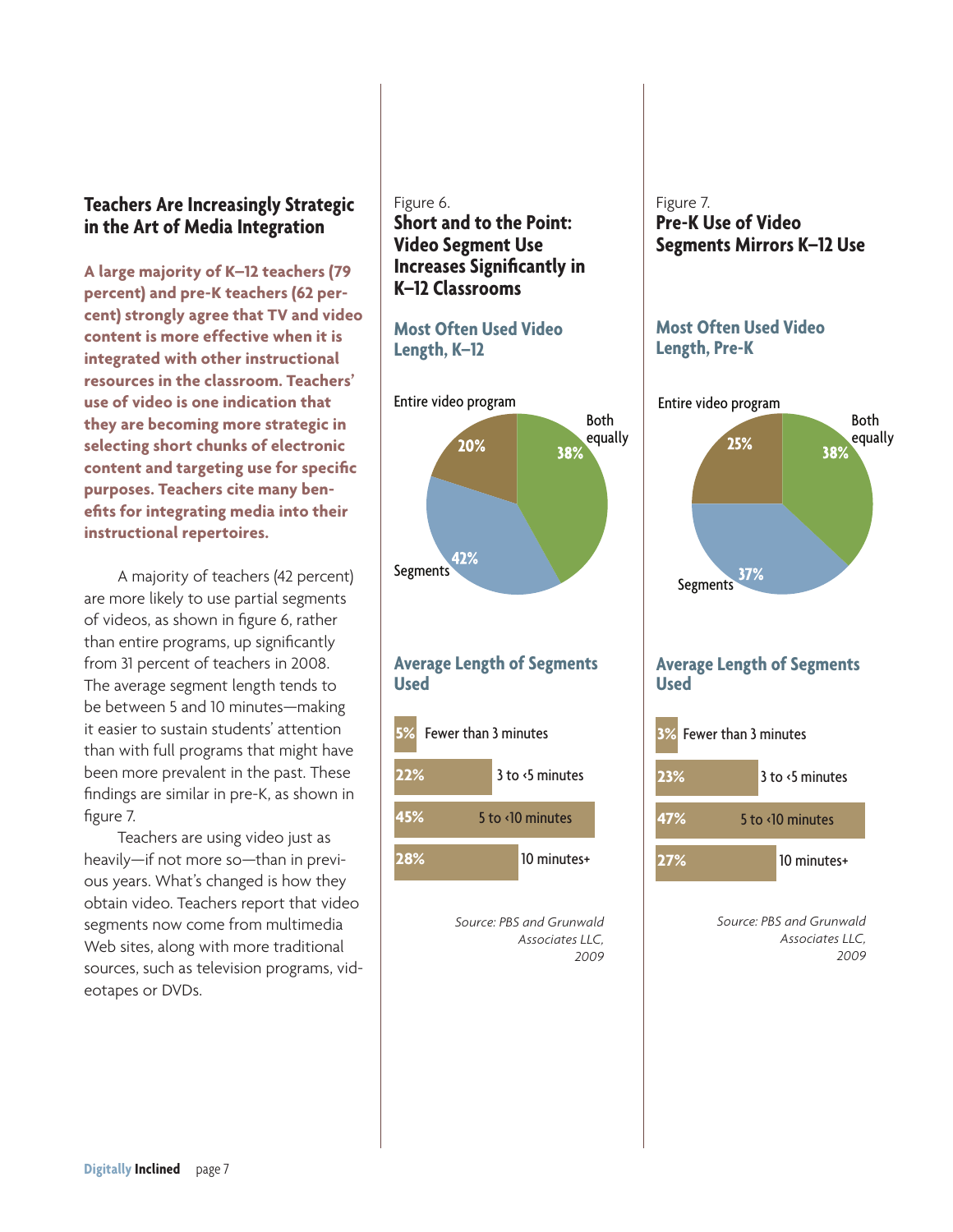# **The Educational Benefits of Integrating Video Into Instruction**

Video is no mere diversion in America's classrooms. K–12 and pre-K teachers cite many reasons and benefits to integrate television and video content into their work.

# **Reasons for Using Television and Video**

- **87 percent** of teachers say it **reinforces and expands on content they are teaching**
- **76 percent** of teachers say it **helps them respond to a variety of learning styles**
- **74 percent** of teachers say it **increases student motivation**
- **66 percent** of teachers say it **changes the pace of classroom work**
- **57 percent** of teachers say it **enables them to demonstrate content they can't show any other way**
- **51 percent** of teachers use it to **introduce other learning activities**
- **38 percent** of teachers say it **helps them teach current events and breaking news**

# **Benefits of Using Television and Video**

- **58 percent** of teachers agree that it **stimulates student discussions**
- **49 percent** of teachers agree that it **helps them be more effective**
- **48 percen**t of teachers agree that **students prefer television and video** over other types of instructional resources or content
- **44 percent** of teachers agree that it **helps them be more creative**
- **36 percent** of teachers agree that it **stimulates student creativity**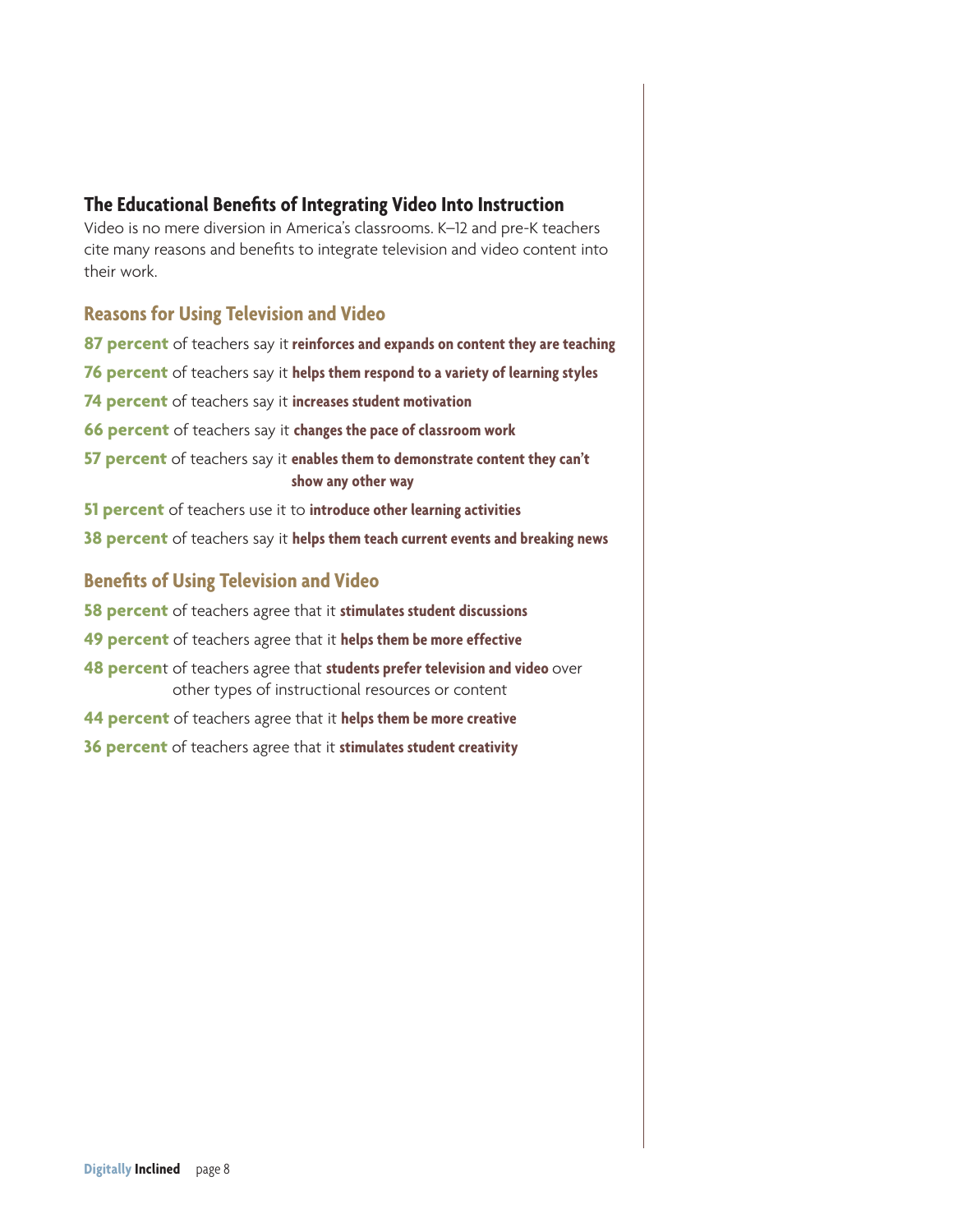# **More Teachers Are Joining Virtual Professional Communities and They're Comfortable with Social Networking**

**The advent of online professional communities and the explosion of social networking sites among adults over the past year or two seem to be capturing teachers' interest as well. Those who use social networking sites are comfortable with a variety of online activities.**

Overall, 29 percent of K–12 teachers report that they use a social networking site or social media community for classroom instruction. While we didn't ask about non-instructional uses, we believe more teachers may be using social networking in their personal lives.

One in four K–12 teachers (26 percent) belong to online communities specifically for teachers, up from 22 percent in 2008, as shown in figure 8. Slightly fewer pre-K teachers (23 percent) belong to online teacher communities.

# Figure 8. **One-Quarter of Teachers Belong to Online Teacher Communities**

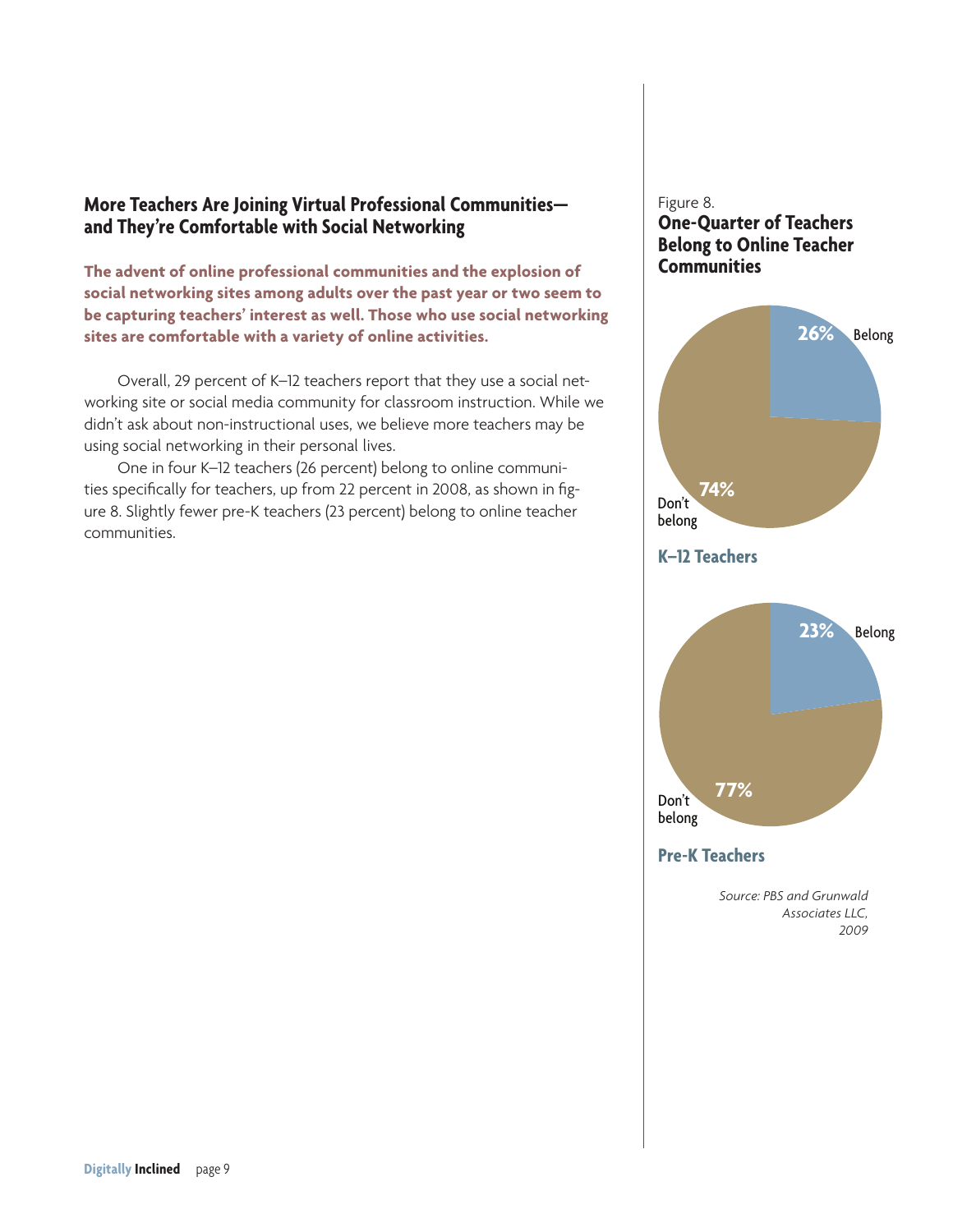Teachers who use social networking or social media communities (such as wikis) for instruction were asked how comfortable they are performing a variety of social networking activities. Given that adults' use of online social networking is still emerging, teachers seem very comfortable in this environment.

In fact, the majority of K–12 teachers who use social networking are comfortable adding a friend, commenting on friends' postings and chatting, as shown in figure 9. Most of these teachers are also comfortable using social networking as a professional tool. Teachers say they are least comfortable clicking on advertising links—but this is more likely a matter of lack of interest than inadequate skills.

Social media in general—and more focused teacher communities in particular—appear to be an emerging trend for professional collaboration and communications.

Add a friend

Comment on a friend's status or photos

Become a part of an educators' group

Chat

Sign up to receive updates/notification of another person's status Tagging a person in a photo

> Rate someone else's content (i.e., YouTube video) Play a game with another member

> > Click on an advertising link

#### Figure 9.

# **Teachers Are Comfortable Performing Social Networking Activities**

**Percentage of K–12 Teachers Who Use Social Networking Sites for Instruction and Who Are Comfortable with Particular Activities**

| 68% |  |
|-----|--|
| 67% |  |
| 66% |  |
| 61% |  |
| 57% |  |
| 54% |  |
| 54% |  |
| 48% |  |
| 45% |  |